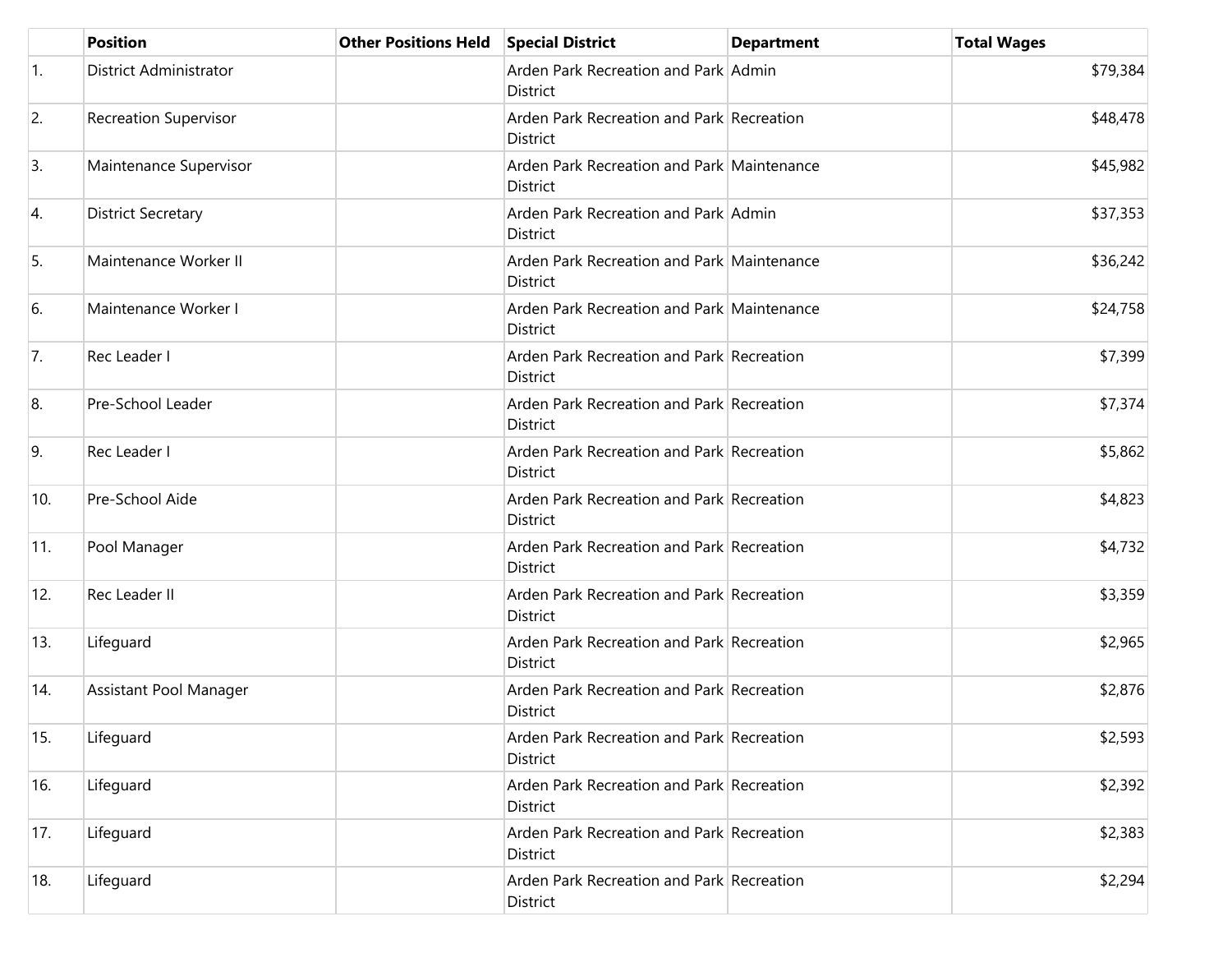| 19. | Rec Leader I    | Arden Park Recreation and Park Recreation<br>District        | \$2,294 |
|-----|-----------------|--------------------------------------------------------------|---------|
| 20. | Rec Leader II   | Arden Park Recreation and Park Recreation<br><b>District</b> | \$2,271 |
| 21. | Rec Leader I    | Arden Park Recreation and Park Recreation<br>District        | \$2,258 |
| 22. | Pre-School Aide | Arden Park Recreation and Park Recreation<br>District        | \$2,188 |
| 23. | Lifeguard       | Arden Park Recreation and Park Recreation<br>District        | \$1,921 |
| 24. | Rec Leader I    | Arden Park Recreation and Park Recreation<br>District        | \$1,835 |
| 25. | Lifeguard       | Arden Park Recreation and Park Recreation<br><b>District</b> | \$1,759 |
| 26. | Rec Leader I    | Arden Park Recreation and Park Recreation<br>District        | \$1,725 |
| 27. | Lifeguard       | Arden Park Recreation and Park Recreation<br>District        | \$1,580 |
| 28. | Lifeguard       | Arden Park Recreation and Park Recreation<br>District        | \$1,510 |
| 29. | Lifeguard       | Arden Park Recreation and Park Recreation<br><b>District</b> | \$1,376 |
| 30. | Lifeguard       | Arden Park Recreation and Park Recreation<br>District        | \$1,289 |
| 31. | Pre-School Aide | Arden Park Recreation and Park Recreation<br>District        | \$1,250 |
| 32. | Lifeguard       | Arden Park Recreation and Park Recreation<br><b>District</b> | \$1,109 |
| 33. | Rec Leader I    | Arden Park Recreation and Park Recreation<br>District        | \$1,094 |
| 34. | Rec Leader I    | Arden Park Recreation and Park Recreation<br>District        | \$987   |
| 35. | Lifeguard       | Arden Park Recreation and Park Recreation<br>District        | \$980   |
| 36. | Lifeguard       | Arden Park Recreation and Park Recreation<br><b>District</b> | \$883   |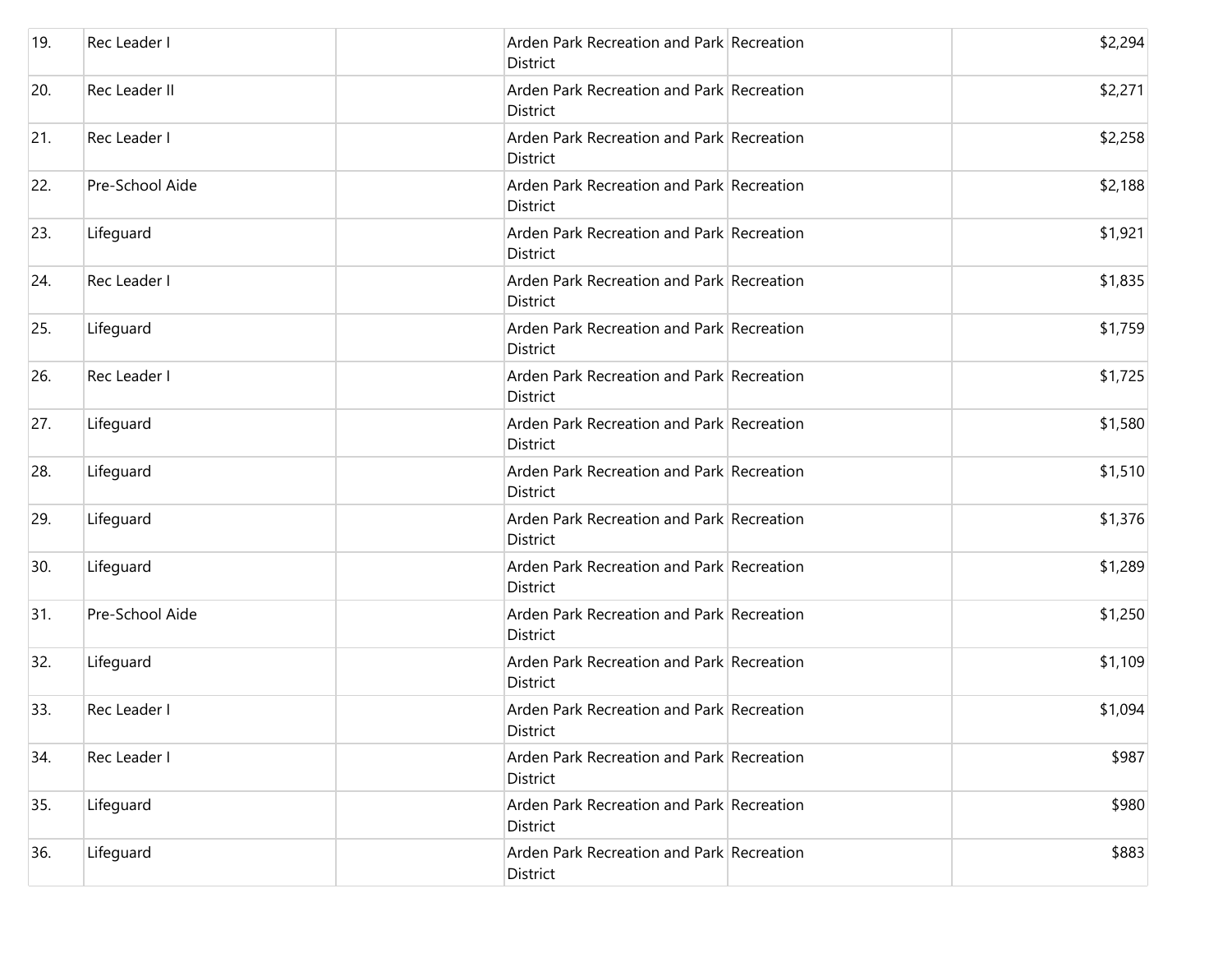| 37. | Lifeguard    | Arden Park Recreation and Park Recreation<br>District        | \$861 |
|-----|--------------|--------------------------------------------------------------|-------|
| 38. | Score Keeper | Arden Park Recreation and Park Recreation<br>District        | \$834 |
| 39. | Rec Leader I | Arden Park Recreation and Park Recreation<br><b>District</b> | \$808 |
| 40. | Lifeguard    | Arden Park Recreation and Park Recreation<br><b>District</b> | \$771 |
| 41. | Lifeguard    | Arden Park Recreation and Park Recreation<br>District        | \$758 |
| 42. | Rec Leader I | Arden Park Recreation and Park Recreation<br><b>District</b> | \$723 |
| 43. | Lifeguard    | Arden Park Recreation and Park Recreation<br><b>District</b> | \$611 |
| 44. | Rec Leader I | Arden Park Recreation and Park Recreation<br><b>District</b> | \$594 |
| 45. | Rec Leader I | Arden Park Recreation and Park Recreation<br>District        | \$549 |
| 46. | Lifeguard    | Arden Park Recreation and Park Recreation<br>District        | \$547 |
| 47. | Cashier      | Arden Park Recreation and Park Recreation<br>District        | \$502 |
| 48. | Cashier      | Arden Park Recreation and Park Recreation<br><b>District</b> | \$423 |
| 49. | Cashier      | Arden Park Recreation and Park Recreation<br><b>District</b> | \$383 |
| 50. | Cashier      | Arden Park Recreation and Park Recreation<br><b>District</b> | \$383 |
| 51. | Cashier      | Arden Park Recreation and Park Recreation<br>District        | \$362 |
| 52. | Cashier      | Arden Park Recreation and Park Recreation<br><b>District</b> | \$339 |
| 53. | Cashier      | Arden Park Recreation and Park Recreation<br><b>District</b> | \$117 |
| 54. | Score Keeper | Arden Park Recreation and Park Recreation<br>District        | \$88  |